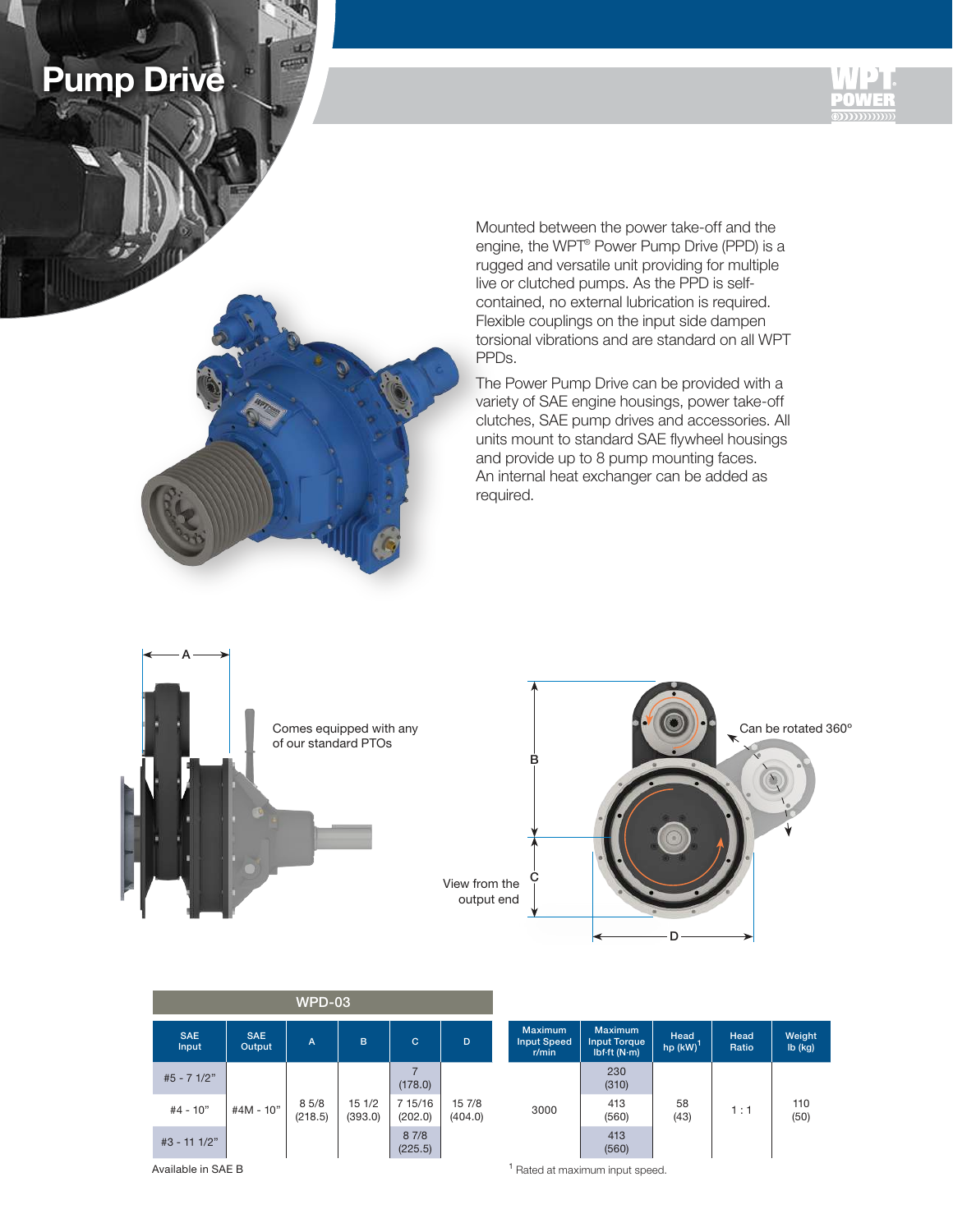







Head<br>hp (kW)<sup>1</sup>

210

Head Ratio

 $\begin{array}{|c|c|c|c|c|}\n 210 & 1 : 1 & 260 \\
\hline\n (157) & 1 : 1 & (117)\n \end{array}$ 

Weight lb (kg)

(117)

|                            | WPD-03 HD            |                   |               |                  |                   |                                               |                                             |
|----------------------------|----------------------|-------------------|---------------|------------------|-------------------|-----------------------------------------------|---------------------------------------------|
| <b>SAE</b><br><b>Input</b> | <b>SAE</b><br>Output | A                 | B             | C                | D                 | <b>Maximum</b><br><b>Input Speed</b><br>r/min | Maximur<br><b>Input Torc</b><br>Ibf-ft (N-r |
| #3 - 11 1/2"               | #3M - 11 1/2"        | $91/4$<br>(235.0) | 19<br>(483.9) | 8 7/8<br>(225.5) | 17 3/4<br>(450.9) | 2500                                          | 1475<br>(2000)                              |

Available in SAE B, B-B, C, D, E (spline only)

<sup>1</sup> Rated at maximum input speed.

Maximum Input Torque lbf·ft (N·m)





| <b>WPD-00</b>       |                      |                  |         |          |         |  |  |
|---------------------|----------------------|------------------|---------|----------|---------|--|--|
| <b>SAE</b><br>Input | <b>SAE</b><br>Output | A                | B       | C        | D       |  |  |
| #3, #2 - 11 1/2"    | #3M - 11 1/2"        | 101/8<br>(257.0) | 16 5/8  | 12 13/16 | 24 7/16 |  |  |
| $#1 - 14"$          |                      | 111/8<br>(282.0) | (422.0) | (325.0)  | (620.0) |  |  |

| <b>SAE</b><br>Input | <b>SAE</b><br>Output | A                 | B       | C.       | D       | <b>Maximum</b><br><b>Input Speed</b><br>r/min | <b>Maximum</b><br><b>Input Torque</b><br>$Ibf{}$ : (N·m) | <b>Total</b><br>Head<br>$hp$ (kW) <sup><math>'</math></sup> | Single<br>Head<br>$hp$ (kW) | Head<br>Ratio | Weight<br>$Ib$ (kg) |
|---------------------|----------------------|-------------------|---------|----------|---------|-----------------------------------------------|----------------------------------------------------------|-------------------------------------------------------------|-----------------------------|---------------|---------------------|
| #2 - 11 1/2"        | #3M - 11 1/2"        | 101/8<br>(257.0)  | 16 5/8  | 12 13/16 | 24 7/16 |                                               | 1475                                                     | 235                                                         | 160                         |               | 430                 |
| #1 - 14"            |                      | 11 1/8<br>(282.0) | (422.0) | (325.0)  | (620.0) | 2600                                          | (2000)                                                   | (175)                                                       | (120)                       | 11.7          | (195)               |

Available in SAE B, B-B, C, D, E (spline only)

<sup>1</sup> Rated at maximum input speed.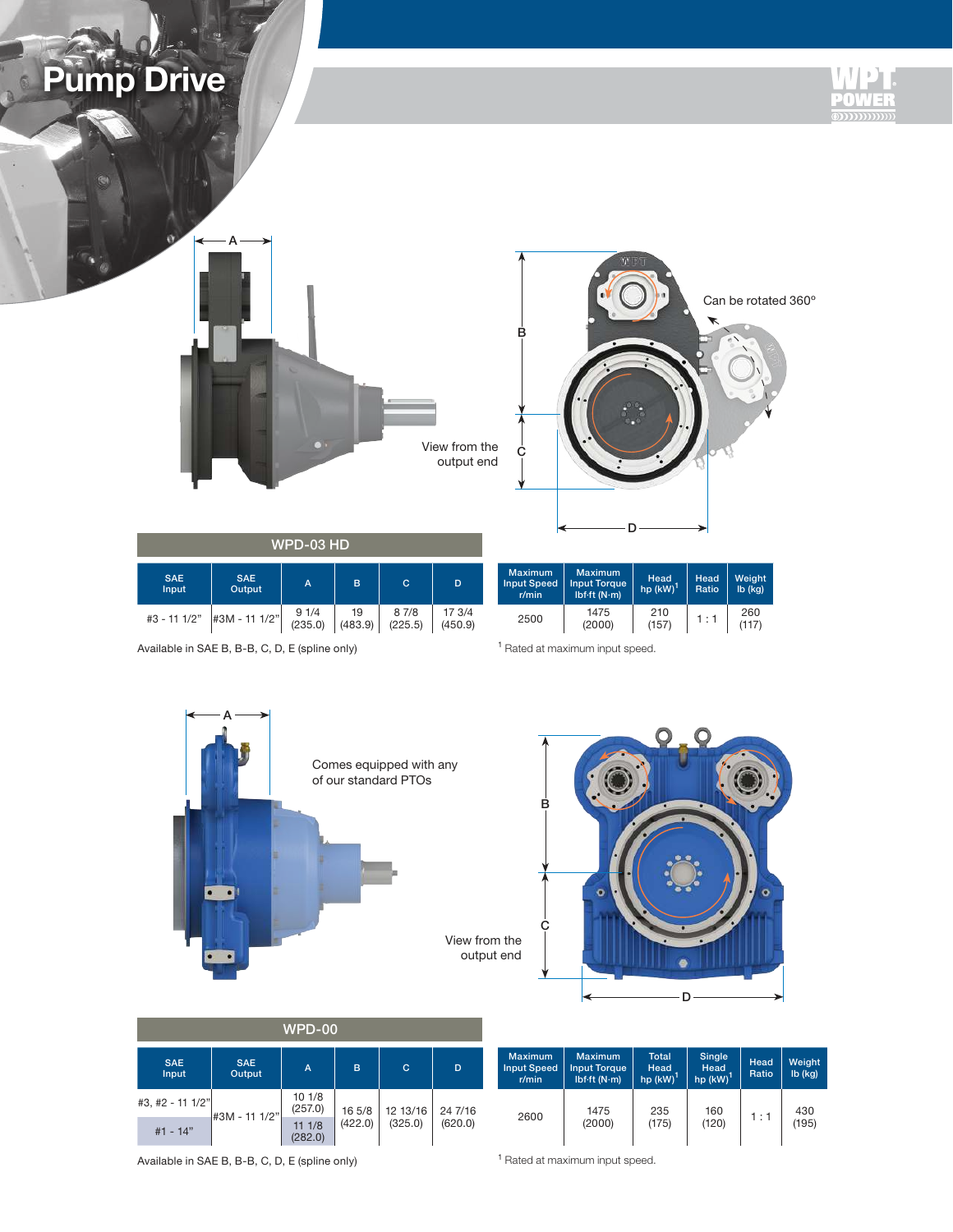

View from the output end

| WPD-01              |                      |                    |               |                    |                    |  |  |
|---------------------|----------------------|--------------------|---------------|--------------------|--------------------|--|--|
| <b>SAE</b><br>Input | <b>SAE</b><br>Output | A                  | B             | с                  | D                  |  |  |
| #1 - 14"            | #1M - 14"            | 12 3/16<br>(310.0) | 18<br>(456.5) | 12 7/16<br>(315.0) | 47 1/8<br>(1197.0) |  |  |

Available in SAE B, B-B, C, D, E (spline only)

| D        | <b>Maximum</b><br><b>Input Speed</b><br>r/min | <b>Maximum</b><br><b>Input Torque</b><br>$Ibf{f}$ : (N·m) | <b>Total</b><br>Head<br>hp $(kW)^T$ | Single<br>Head<br>hp $(kW)^T$ | Head<br>Ratio <sup>2</sup> | Weight<br>$Ib$ (kg) |
|----------|-----------------------------------------------|-----------------------------------------------------------|-------------------------------------|-------------------------------|----------------------------|---------------------|
| 47 1/8   | 2200                                          | 2470                                                      | 400                                 | 160                           | 1:1                        | 770                 |
| (1197.0) |                                               | (3350)                                                    | (300)                               | (120)                         | : 0.88                     | (350)               |

<sup>1</sup> Rated at maximum input speed.

<sup>2</sup> Head ratios other than 1:1 are speed increasing

|                     |                      |                    | <b>WPD-02</b> |             |          |                                               |                                                                       |                                |                                 |                            |                  |
|---------------------|----------------------|--------------------|---------------|-------------|----------|-----------------------------------------------|-----------------------------------------------------------------------|--------------------------------|---------------------------------|----------------------------|------------------|
| <b>SAE</b><br>Input | <b>SAE</b><br>Output | A                  | в             | $\mathbf C$ | D        | <b>Maximum</b><br><b>Input Speed</b><br>r/min | <b>Maximum</b><br><b>Input Torque</b><br>Ibf $\cdot$ ft (N $\cdot$ m) | Total<br>Head<br>hp $(kW)^{T}$ | Single<br>Head<br>hp $(kW)^{1}$ | Head<br>Ratio <sup>2</sup> | Weigh<br>lb (kg) |
| #1 - 14"            | #0M - 18"            | 14 3/4<br>(374.0)  | 19 3/4        | 16 3/8      | 52 3/16  |                                               | 4650                                                                  | 535                            | 235                             | 1:0.95                     | 1170             |
| $#0 - 18"$          |                      | 14 5/16<br>(363.0) | (502.0)       | (415.0)     | (1326.0) | 2100                                          | (6300)                                                                | (400)                          | (175)                           |                            | (530)            |

Available in SAE B, B-B, C, D, E (spline only)

Head PTO

| D                   | <b>Maximum</b><br><b>Input Speed</b><br>r/min | <b>Maximum</b><br><b>Input Torque</b><br>$Ibf\cdot f$ t (N·m) | <b>Total</b><br>Head<br>$hp$ (kW) <sup><math>'</math></sup> | Single<br>Head<br>$hp$ (kW) <sup><math>'</math></sup> | Head<br>Ratio <sup>2</sup> | Weight<br>$Ib$ (kg) |
|---------------------|-----------------------------------------------|---------------------------------------------------------------|-------------------------------------------------------------|-------------------------------------------------------|----------------------------|---------------------|
| 52 3/16<br>(1326.0) | 2100                                          | 4650<br>(6300)                                                | 535<br>(400)                                                | 235<br>(175)                                          | 1:0.95                     | 1170<br>(530)       |

<sup>1</sup> Rated at maximum input speed.

<sup>2</sup> Head ratios other than 1:1 are speed increasing







Head Extension